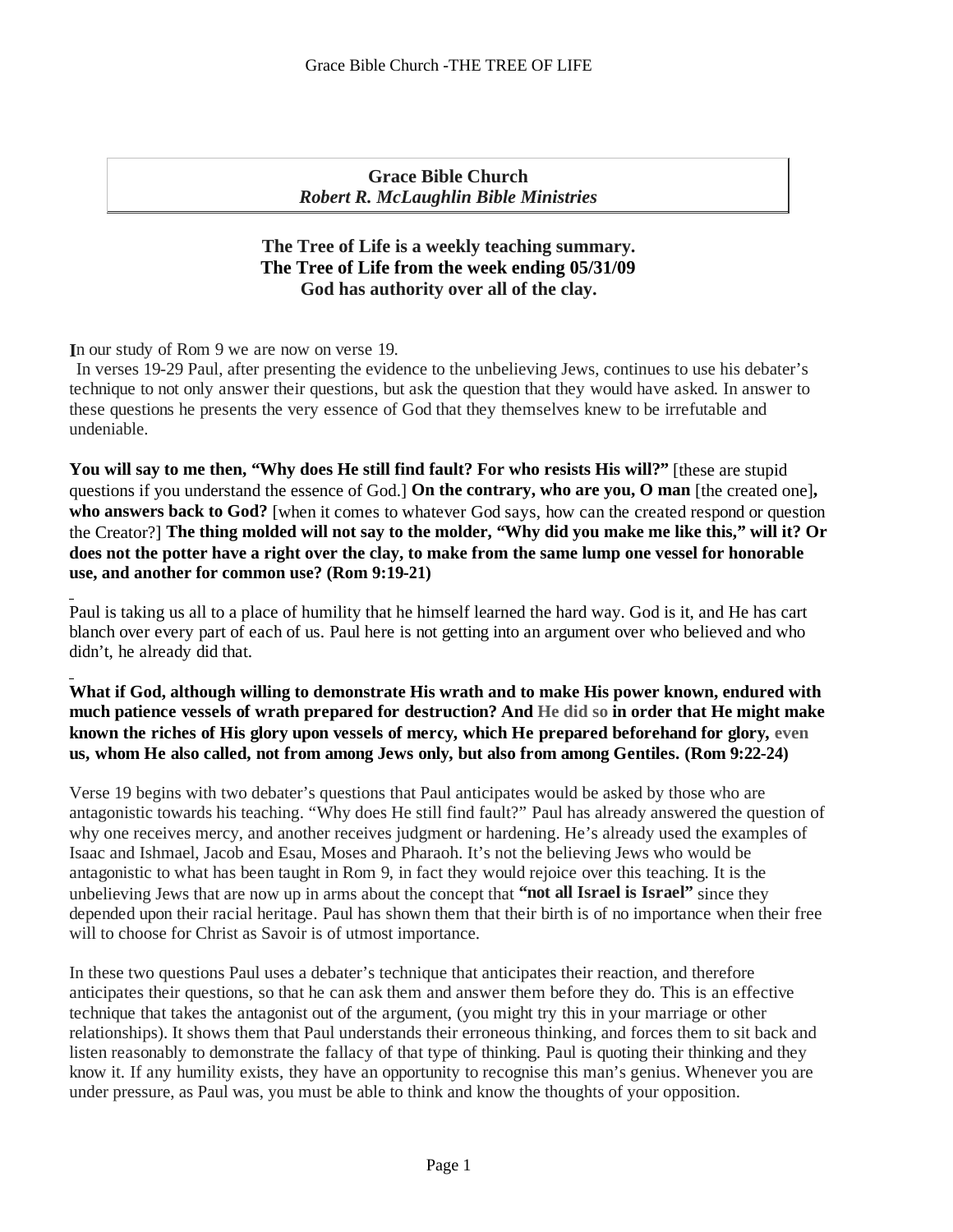#### Grace Bible Church -THE TREE OF LIFE

The first debater's question is: **You will say to me then, "Why does He still find fault?"** In other words, after the presentation of these things (Rom 9:1-18), there is still opposition, but now it's opposition to the essence of God, **"why does He still find fault?"** But, why is there still any opposition? Opposition at this point is almost ludicrous. The tremendous logic and ability of the presentation of Paul in Rom 9 begs the question as to why anyone would say no to these things. How can anyone be so blind as to not see the perfect character of God through the Cross and through the doctrines of the Bible? How can anyone reasonably resist the Gospel and depend rather on themselves?

The answer is because each doctrine is resisted individually, and as scar tissue is built up, there is blindness as to the next thought, and arrogance is increased. Now they are totally implacable so that they are thinking exactly the content of this debater's question. **"Why does He still find fault?"** It is obvious that this question anticipates objection to the doctrine of divine integrity, the doctrine of divine decrees, as well as other doctrines – election, adoption, and pre-destination. All of these doctrines depend on the free will of the creature. But, the objection is obviously irrelevant because it is blasphemous to assume that God doesn't know what He's doing and that, furthermore, God is unfair in what He's doing. Paul anticipates the antagonism of the racial Jew against the true spiritual heritage of Israel. The racial Jew emphasises physical birth and natural descent from Abraham while the spiritual Jew emphasises the new birth and spiritual descent from Abraham. This becomes a conflict of the natural and the spiritual seed of Abraham. Furthermore, it proves the principle that irrelevance becomes irreverence by blasphemously maligning the character of God. Negative volition results in arrogance and scar tissue of the soul, which always finds fault with God and becomes critical of divine policy. In fact, scar tissue of the soul, or hardness of the heart, moves and enters where we should fear to be.

# **It is the LORD of hosts whom you should regard as holy. And He shall be your fear, And He shall be your dread. (Isa 8:13)**

Holy is the word for God's integrity, His Righteousness and Justice. To not regard Him as always right and always fair and just is, and should be, a place of dread. The self-righteousness and legalism of the Jews results in distortion of doctrine. This is tantamount to denial of the spiritual heritage of Israel. This first debaters' question anticipates a distortion of doctrine – distortion on the part of Jewish reversionists who follow the same pattern as Pharaoh did. They see the power and glory of God and they reject it. It is inevitable that the perfect character of God will find fault with imperfect and sinful mankind. However, the issue here is man's volition at the point of Gospel hearing.

God's work in eternity past, which is the function of His omniscience in His divine decrees, pre-destination, adoption of the elected ones, does not hinder or contradict the function of his Justice when He either condemns or judges. Nothing God did in eternity past coerced man's free will. God does not tamper with free will and neither does man tamper with God's judgments. On the basis of the imputation of divine righteousness to those who believe in Christ, the justice of God has the right to condemn those who do not believe in Christ. Just as the free will of man has freedom to reject Christ so God is free to judge those who reject Christ. On the basis of the potential of the imputation of blessing in time to the target of imputed righteousness God also has the right to administer punishment and discipline to those believers who do not attain maturity, those who reject doctrine, those who are distracted from doctrine, and those who resist doctrine.

On the basis of the perfect character of God the integrity of God has the right to find fault with sin, human good, and evil, and to punish with strict justice all three categories in the old sin nature's modus operandi. The reality of judgement always elicits the reaction of "unfair" – "how can God be fair and do this thing or that?" As soon as people are in a situation where they know they are being disciplined or being judged then the old sin nature instinctively screams out "Unfair!" Therefore the profit from the administration of discipline and punishment is lost to that individual.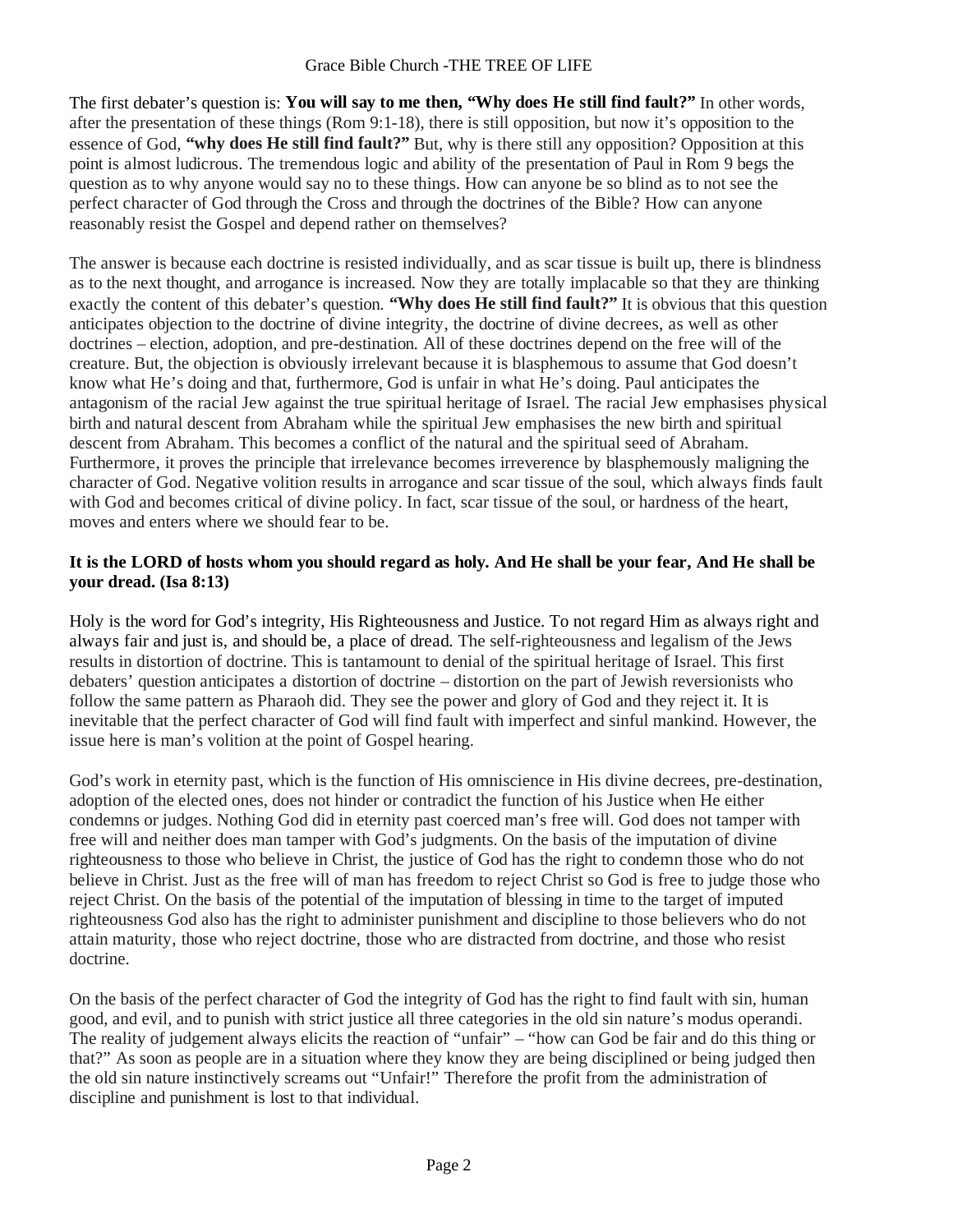## Grace Bible Church -THE TREE OF LIFE

The reality and connection of divine judgement and/or divine blessing is not subject to critical scrutiny on the part of mankind. Mankind who possesses neither the facts nor the doctrine to be critical. The Jews found fault with Paul. They had a habit of finding fault because they had resisted truth. The less you know of the truth, the more critical you are of the truth. They had resisted, just like Pharaoh, and they had all of this scar tissue in their souls. Therefore, the more scar tissue you have, the greater the arrogance. Critical people, when they are ignorant of the facts, are always arrogant.

The second debater's question is: **"For who resists His will?"** God's will is His purpose or intention. This includes what was written in verse 18, His mercy or His severity. Paul anticipates from these two debater's questions the blasphemous attitude of the racial Jew. Their attitude: They picked up on the fact that if God had hardened Pharaoh's heart how can God blame Pharaoh or condemn Pharaoh for what Pharaoh has done? Paul actually anticipates this view of supralapsarianism, a system of theology for blaming God for Pharaoh's decision, for Adam's decision, and indeed for everyone's decision. Supralapsarianism makes God the author of Adam's sin and would also make God the author of Pharaoh's erroneous decisions. All of this ignores the fact of Pharaoh's free will. Pharaoh had the right of self-determination and was a free agent responsible for his own decisions. God merely used Pharaoh's negative volition to evangelise Egypt and the entire world, as well as begin the first client nation Israel. Had the matter been left to the will of Pharaoh Amenhotep II, the Jews would still be slaves in the Egyptian empire. But in grace the sovereign will of God vetoes the power of Pharaoh by freeing the Jews from slavery. It was accomplished through the negative volition of Pharaoh. The point is: Whether you say yes or no to God you arenot going to stop the plan of God.

The greater the opposition the greater the manifest power from God. The greatest example of this, of course, is the Cross. Throughout human history the co-existence of the free will of man and the sovereignty of God is necessary to resolve the angelic conflict. God did not tamper with Pharaoh's free will, but He had the genius to utilise the opposition as well as positive volition to fulfil His perfect plan in human history. God used the maximum positive volition of Moses in one way, and the maximum negative volition of Pharaoh in another, but the free will of both men accomplished the will of God. This is a reminder that Jesus Christ controls history. This is also a reminder that the justice of God can bless or curse, depending on positive volition at salvation through faith in Christ, and after salvation positive or negative volition toward Bible doctrine. This is also a reminder again that God uses the wrath of man to praise Him (Psa 76:10).

No matter which way things go, history is inevitably going to glorify God. No disaster in history ever slows the momentum of the divine plan. Human failure and human success does not hinder or frustrate the plan of God. Human failure and opposition to God does not change the faithfulness of God, nor does it hinder the advance of the plan of God. Furthermore, human failure and opposition to the plan of God does not destroy free will and self-determination in the human race. Mankind continues to function as a free agent under the principle of self-determination.

The two debater's questions combine to form two answers directed toward the opposition. The first answer is found in verses 20-21, the second in verses 22-23. Inevitably the key to all answers is found in the perfect essence of God. If you understand the divine attributes you have the key to the answer for everything in life. Every divine attribute is perfect, incorruptible, not subject to sin or human good or evil, not contaminated by arrogance or jealousy or pettiness, not subject to human power and human authority. The integrity of God is perfect and makes no bad or unfair decisions in dealing with mankind. The perfect righteousness of God is imputed to mankind at salvation through faith in Christ, and that imputation, even though it resides in each one of us, it is still incorruptible. The possession of divine righteousness makes it possible for God to deal in grace with the believer and eventually to bless him.

The justice of God can impute blessing without compromising divine essence where the righteousness of God is imputed. The only way for the believer to miss blessing is to try to reinvent the wheel through selfrighteousness and legalism. The wheel is God's plan which operates on the perfect axle of divine